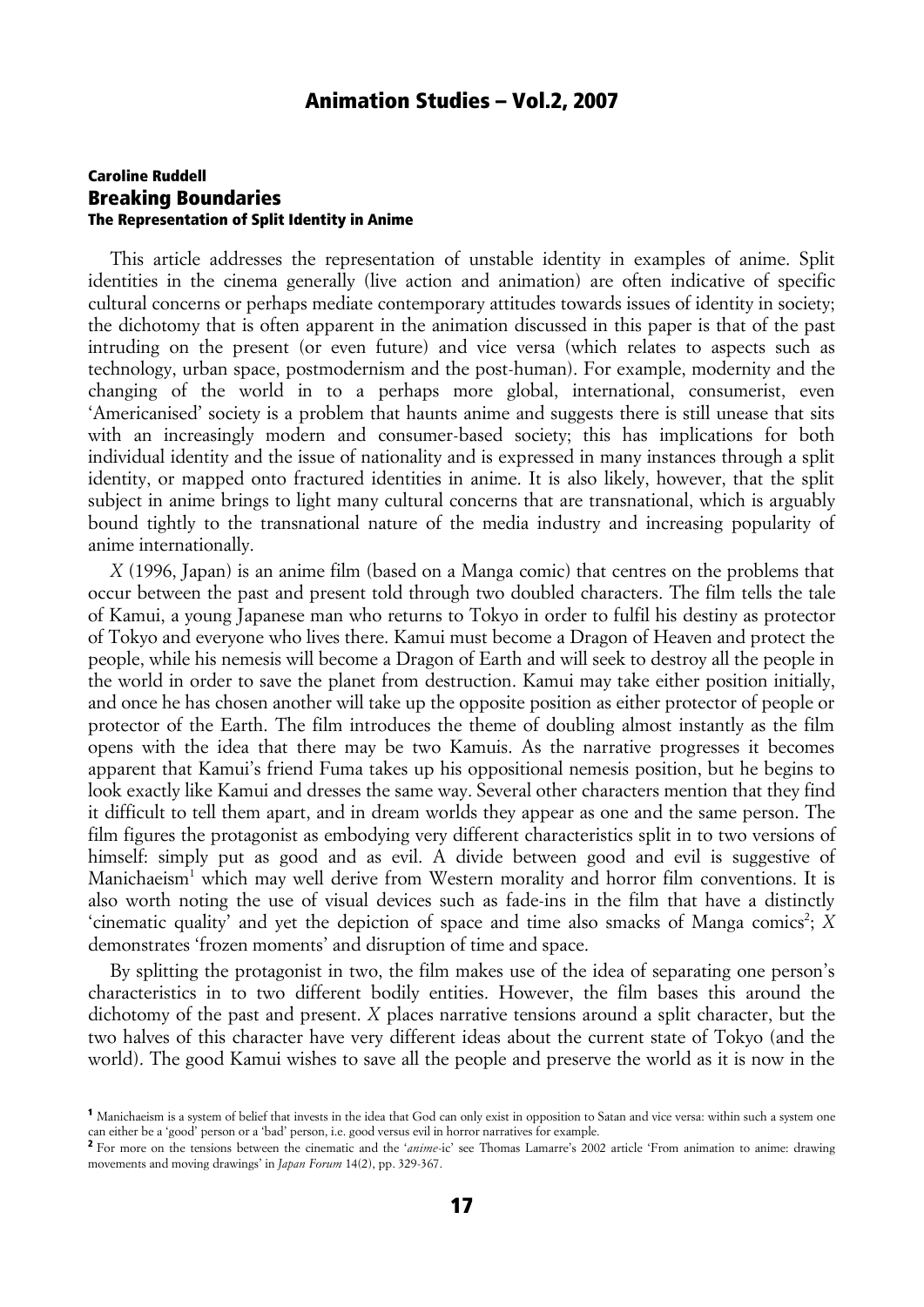present, while the bad Kamui (Fuma) wishes to kill all the humans on the planet in order to save it by reverting to its former state. *X* figures the embodiment of the past as an evil force while the figure of the present, and therefore modernity, is represented as good, honest and sincere. While such a Manichean theme seems likely to be deployed in order to appeal to a horror genre audience, perhaps there are further cultural resonating issues at stake. As Paul Wells argues, "different cultural inflections can result in a re-working of the genre which suggests more about the culture in which it is produced […] than the genre itself" (2002, p. 47). In anime the past as a force of evil may stem from the dread that might be apparent in modern Japanese culture of losing older traditional values. Alternatively perhaps by figuring the past as an evil force these films are expressing the pressures that older ways of life put on modern society. It seems likely that both these explanations can describe to a certain extent what is at stake in the past / present binary of this psychological anime film, a binary which is mapped onto problematic issues of identity.

By infiltrating the past in to the present a film such as *X* draws upon the loss of traditional values in contemporary culture. This is perhaps most apparent in cultures such as Japan due to the forced infiltration of Western values in the postwar period into a society that previously upheld tradition over modernity. A link here can be drawn to the cinema in Japan being directly influenced into becoming more 'modern' and leaving behind older and more traditional themes by the American occupation. Film production in post war Japan was continuously monitored, as Morton suggests "[m]ovies made in the immediate postwar era were subject to censorship by American occupation authorities and thus period dramas or samurai dramas…were more or less banned on the grounds that they smacked of prewar military ideology" (2003, p. 221). During this period, then, older traditional themes were forcibly removed by American authorities from the cinema screen in order for modernisation to preside. The removal of themes such as the Samurai from the cinema screen was a direct attempt on the part of the Americans to modernise Japan.

Modernity and the changing of the world in to a perhaps more 'Americanised' or global society is a problem that haunts anime, yet such tensions can also be detected in examples of liveaction Japanese films, particularly horror cinema. For example in *Ringu* [*Ring*] (1998, Japan) villain Sadako is a ghostly, menacing force from the past who attacks through modern technology in the form of the videotape. Sadako is monstrous and unrelenting in her continual strike at modernity and youth culture; it is largely teenagers who, through hearsay akin to an urban legend, watch the video that curses them to a horrific death within seven days. Such a violent haunting, which is carried out through technology, suggests that there is still unease that sits with an increasingly modern and consumer-based society; this has implications for both individual identity and the issue of nationality. Alistair Phillips argues, for example, that modernity and the past have a rather complex relationship whereby it is more than simply a matter of "a clearly separable set of differences between the old and the new." (2003, p. 163). Rather the past becomes mediated through the process of modernisation and traditions are "being renegotiated by a new interpretation of a nationally specific modernity" (p. 154).

In the live-action *Ringu* the past, figured as eerie and deadly, is mediated through modern technology. In many anime examples issues related to modernisation are often mapped onto landscapes, which make use of an urban/country dichotomy that can be read as modernity polarised with tradition. Such a discord relates to Japanese culture more generally, for example Buddhism is often regarded as being more prominent in the countryside than in cities. Ian Reader argues that often literature on Buddhism (specifically Zen Buddhism) is: "nostalgic, drawing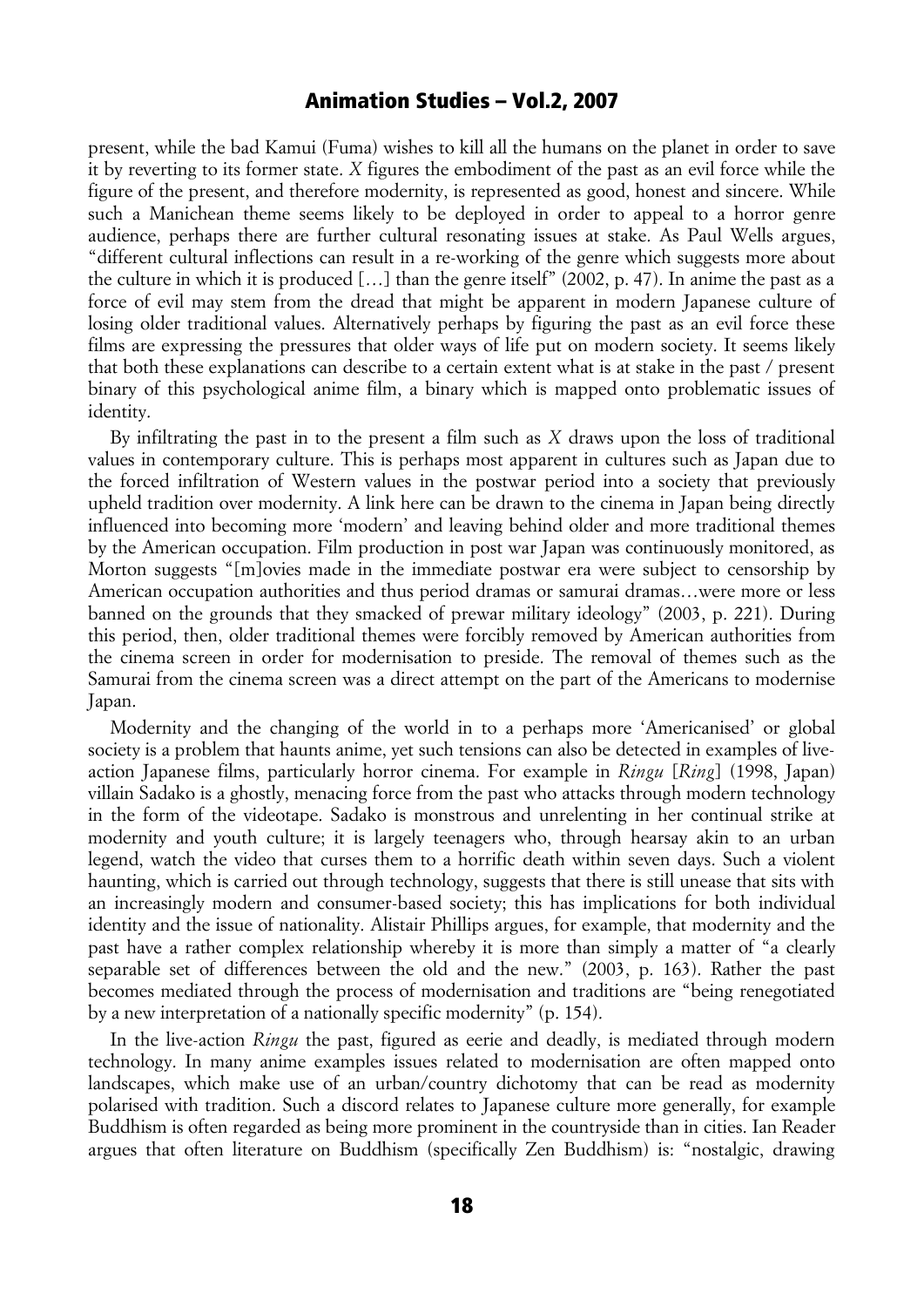pictures of idyllic traditional life in the countryside contrasted with the unease of modern, westernised, cities" (1991, pp. 104-105). It seems that, in relation to representation, the past is both nostalgic but also a rather foreboding presence on contemporary times; it could be argued that Reader's statement suggests that contemporary modern lifestyles in cities moves away from aspects such as religion altogether and away from traditional lifestyles (however they may be defined). Such tensions are not only apparent in fantasy, horror (as in *X*) or mecha anime, but a children's anime film such as Sen to *Chihiro no kamikakushi* [*Spirited Away*] (2001, Japan) links the nostalgic past with menacing characters and images.

The seemingly idyllic space in *Spirited Away* is at the same time magical and foreboding, filled with spirit and ghosts. The opening of this feature length anime film shows protagonist Chihiro with her parents stopping at a peaceful spot on the way to their new house. Chihiro finds herself in a magical place where witches and spectres roam, where her parents are transformed into animals and where she is often afraid; the site for these events appears to be a serene space with religious statues dotted about in lush scenery. Chihiro's fear and intrigue is linked to such a space that is untouched and unspoiled by modernisation or industrialisation. In Princess Mononoke San is associated continually with the wolves of the mysterious forest space; she is further linked to the natural world through her animalistic qualities of movement and action, she thinks of herself as wolf rather than human. In Princess Mononoke, while the forest is a magical and untarnished place, it is also rather foreboding and frightening; similarly although the mining colony are destroying the land in the aim of industrialisation they are not depicted as 'evil' or villainous. Idyllic countryside locations become polarised with urban, or industrial, environments, and yet in a film such as Princess Mononoke where discord between the two spaces provides narrative drive there is no simple identification of either as 'right' or 'wrong' (good or evil). In much of Studio Ghibli anime examples the protagonists are also doubled with an animal 'sidekick' of some sort, linked to nature, the land and at once idyllic and sometimes menacing spaces<sup>3</sup>. Animal companions serve to link the protagonists to both nature and childhood. The key point is that such representations appear nostalgic for a time long past, and perhaps lost, yet in many anime examples both images of the past and present are linked with menace and horror as suggested in relation to examples from Studio Ghibli. In *X* (where due to generic conventions perhaps a Manichean divide is more present) it is the modern urban presence with all it's advancements that is linked with the 'good', not the seemingly tranquil past linked to nature and unspoilt lands.

Friction connected to modernisation also relates to live-action film and it is often through a fractured character in some examples of live action that tensions between past and present are articulated, for example the figure of the ghost. In relation to the double, Andrew J. Webber argues that:

the Doppelgänger embodies a dislocation in time, always coming after its proper event…[l]ike all ghosts, it is at once an historical figure, re-presenting past times, and a profoundly anti-historical phenomenon, resisting temporal change by stepping out of time and then stepping back in as revenant (Webber, 1996: 9-10) (italics in original)

<sup>3</sup> For example Kiki has her cat companion Jiji in *Majo no takkyûbin* [*Kiki's Delivery Service*] (1989, Japan) or San is linked with the wolves in *Mononoke-hime* [*Princess Mononoke*] (1997, Japan).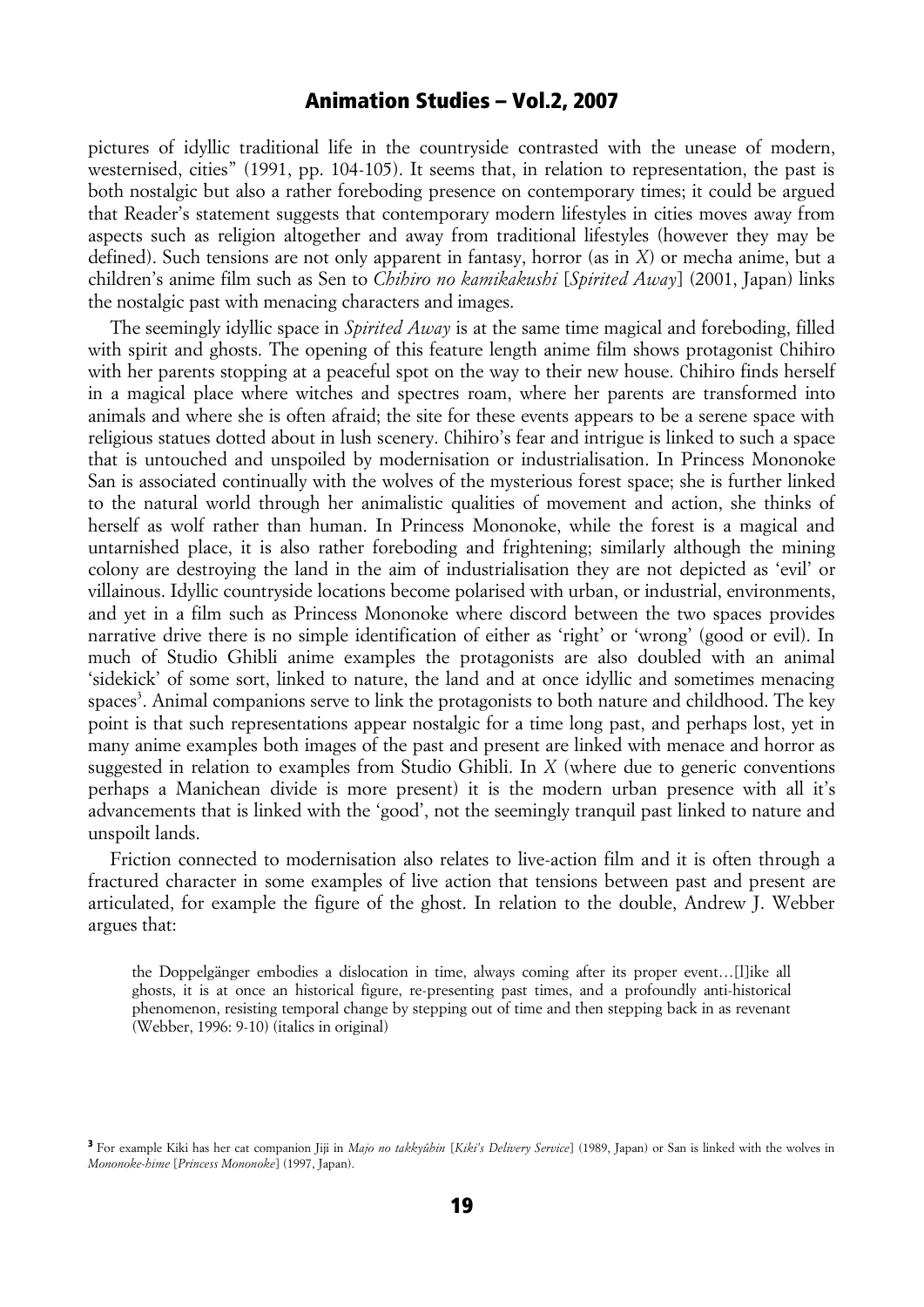In terms of representation, the tensions between the past and the present in horror, fantasy and psychological genres can be articulated through the process of split characters and the splitting theme, which as Webber points out has a particular relationship to the past and present; through the twinning or doubling of characters a dual representation of the two ideologies of past/present are shown to be at odds and indeed to have specific cultural intimations. In relation to anime, doubling is also apparent in the twinning of characters with animal counterparts (as noted above), or in *X* where a split character is mapped onto different spaces/timelines, one unspoilt and one modern. However conflict between modernity and tradition is evident in many examples of popular culture; the following analysis of *Gin gwai* [*The Eye*] (2002, HK, UK, Singapore) is useful for showing how split identity can be mapped onto past/present tensions in live-action horror cinema. Outlining how fractured identity can be figured in live-action cinema allows for further understanding of how fractured identity is represented in anime. As the film is a co-production from Hong Kong, UK and Singapore it also serves to address the transnational nature of the film industry and question issues of context and nationally specific questions of identity, which will provide a useful point of reference to Japanese animation.

*The Eye* tells the story of a young girl named Wong Kar Mun (Angelica Lee) who, at the age of twenty, undergoes corneal transplants and regains her sight after eighteen years of being blind. Initially it seems that Mun's surgery has been successful as she gradually regains her sight and begins to adjust to the visual world. She begins therapy with Dr Lo (Edmund Chen) who helps her to interpret what she sees visually rather than relying on touch to find her way around. Soon after her surgery, however, Mun begins to see what she quickly realises are ghosts; it is apparent that she is beginning to witness what the previous owner of her eyes had seen. Mun therefore has a supernatural access to the past. Dr Lo helps Mun to track down the donor of her corneas, Thaiborn Ling (Chutcha Rujinanon), whom they discover could foresee death and disaster. Although Ling had tried to help the people in her village by warning them of when something was going to happen, she was treated with hostility by all the villagers and ostracised as a result of her warnings. Only her mother remained kind and supportive of her, although this proved not to be enough and Ling hung herself through desperation of being so isolated, and through devastation at not being able to prevent the disasters she foresees. Mun, then, has in many ways become possessed through her eyes by a figure of the past, and through the narrative the two become twinned or doubled through the connection of Mun's/Ling's eyes; Mun and Ling therefore can be seen as an embodiment of the irreparable split between the past and the present. The concept of fracture becomes twofold in this instance: not only is the past/present divide introduced through twin characters, the film hints at all social orders being subject to fracture, fissures and contradictions through this melding of past and present which are essentially irreconcilable.

The discordance between the past and the present is a theme that underpins the film, suggesting that there is a tension between older traditions and the contemporary modern world. For example, Mun goes to a teacher to learn calligraphy and her teacher tells her that not many people wish to learn such a traditional style of writing anymore. He had previously taught three classes a week while Mun is being taught on her own, which implies that Mun is his sole student at this time. The scene keys in to the fact that older traditions are being lost in the face of the modern world, which is further driven home by the presence of many ghosts; as figures of the past they perhaps represent a literal embodiment of the loss of particular traditions. The discordance between the past and present works in this live-action film in a similar way to that in the anime example of X where the past is a foreboding presence on contemporary times; Fuma embodies the ideals of a past landscape unspoilt by technology and the human race and he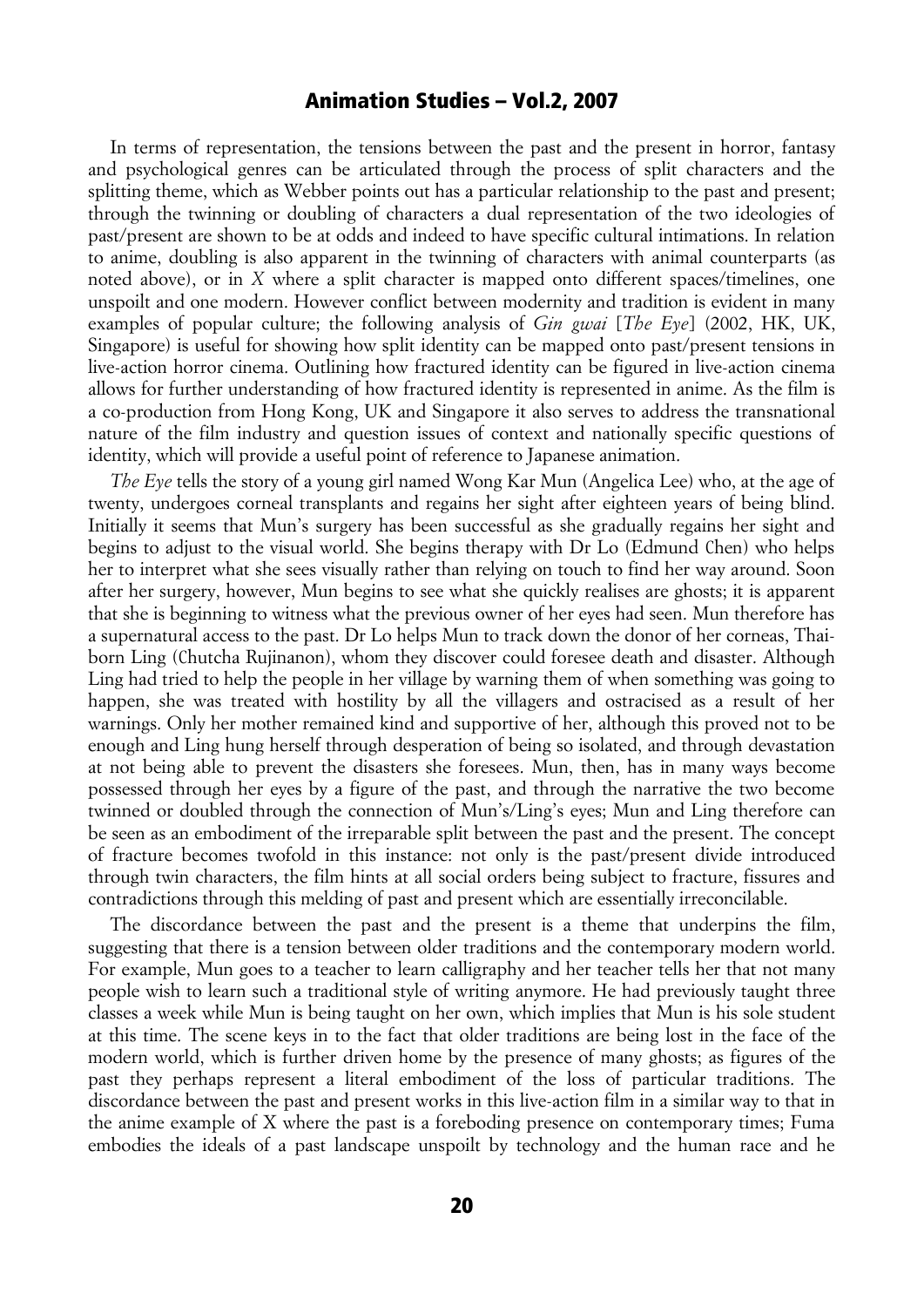disrupts the modernity of Tokyo through attacking its representative Kamui. In these two examples links between live action and anime can be drawn through the theme of doubling as well as mapping tensions onto a past/present divide.

The past/present binary is articulated in a horror film such as *The Eye* through a splitting of identity mapped across two timelines; this fracture speaks of the fears surrounding a consumerist and modern society and can perhaps be linked to the cultural context that the film was produced in. However, this is problematised by the fact that the film is a co-production and suggests that aspects such as genre also play a role in channelling themes through certain formats. The figure of the ghost is familiar to horror cinema worldwide and through its very nature can be linked to the haunting past. Like the anime examples discussed, as well as ghost narratives such as Dark Water (2002, Japan), *The Eye* (although produced in a different context) invokes the dread and creeping unease that sits with the loss of the traditional past. Such tensions are arguably relevant globally and are certainly clear in recent anime from Studio Ghibli; tensions surrounding (national) identity are bound in to cultural and national locations to a degree yet are also subject to the global nature of the media industry where genre and narrative conventions, for example, play a key role in shaping examples of the moving image.

While in *X* it is the urban space of Tokyo that is linked with modernity, in many anime examples it is more specifically technology that can be seen as clashing with the traditional past. For example in Akira bodies fuse with technology in a rather terrifying manner. Identity becomes monstrosity in Akira; Napier discusses this in relation to metamorphosis and the antihero Tetsuo, who at times accepts and glorifies in his transformation (2005). Technology is a key factor when thinking about the dualism of characters in anime, as Napier suggests "the fusion of human pilot inside armoured machine leads to bizarre combinations of mechanical/organic violence…" (p. 89). Examples like Akira provide a further dimension of fractured identity in anime; metamorphosis becomes key to the plot and to Tetsuo's character whose monstrous transformation towards the end of the film blurs any concrete notion of who he is. The representation of such monstrous metamorphosis (related to character identity) is arguably afforded through the medium of animation. Questions of identity in anime are therefore lent further resonance through the fact that they are animated; arguably fractured identity cannot be articulated in quite the same way in live-action film (despite similarities in relation to genre etc).

Moist and Bartholow have recently noted that "issues surrounding the status of the individual seem to be especially culturally resonant for Japanese society. In much anime, this general theme is expressed in futuristic tales in which postmodern and post-human themes dominate" (2007, p. 39). Napier posits this preoccupation with apocalyptic themes, which although particularly prominent in anime (which Napier links to post Hiroshima & Nagasaki) is also arguably present in many examples of pop culture internationally. Yet in anime binaries such as human/machine; reality/fantasy; body/mind and body/soul are played with continually (particularly in the fantasy and horror genres). Blurring of divisions is also the case in the highly popular *Kôkaku kidôtai* [*Ghost in the Shell*] (1995, Japan/UK) but it is not a source of terror here, rather one of reflection and insight into the 'human condition', and what it 'means' to be human. Doubling in this film is present in the figure of Major Motoko, a cyborg who is on the trail of the Puppet Master, a hightech hacker. Themes of identity and psychological issues are articulated through 'cinematic' tropes such as reflections in glass or water, as well as the sci-fi narrative of the cyborg figure and problems for remaining 'human' in the midst of technological advancement.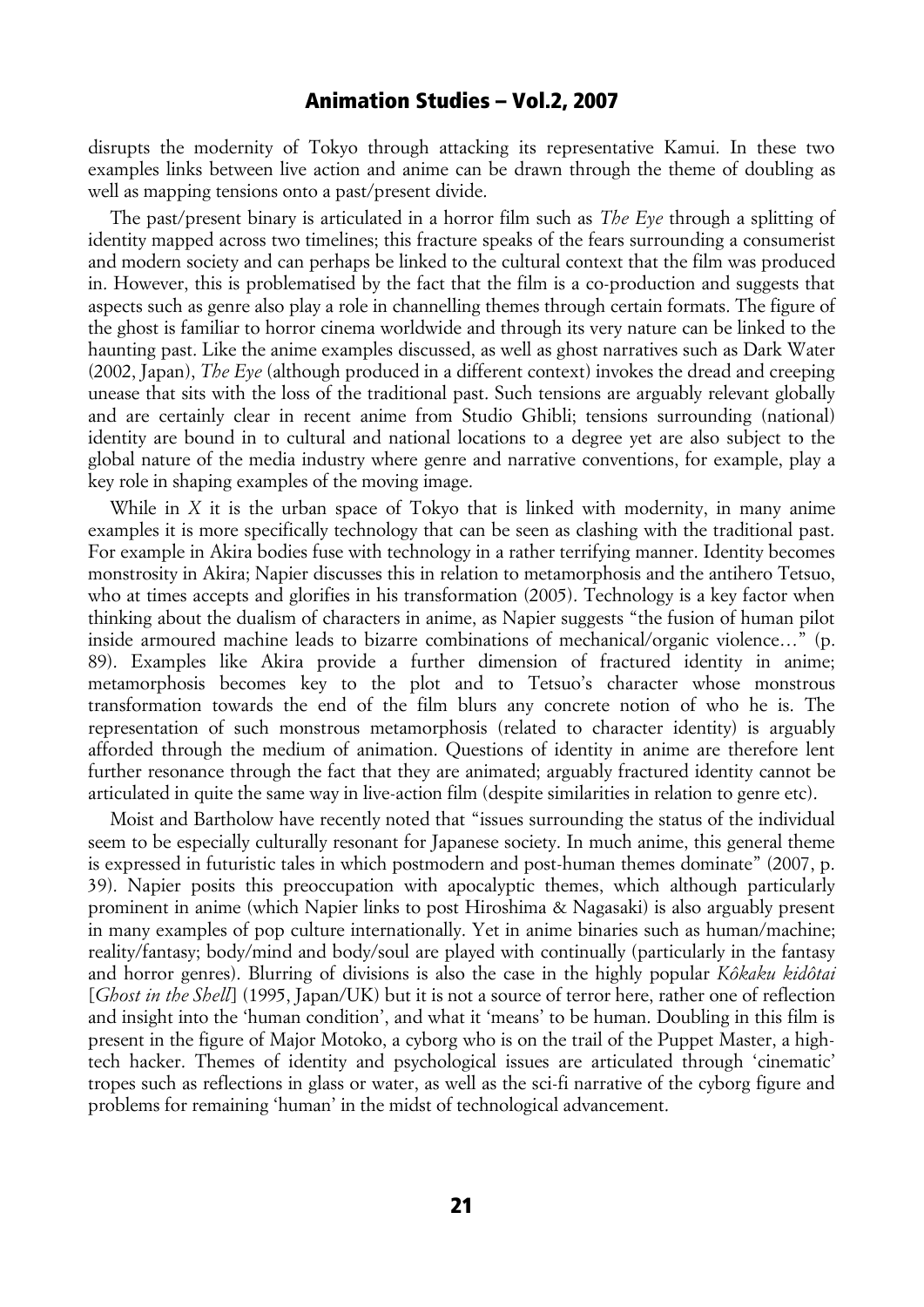While the film is often considered solely as a Japanese production due to its anime status, it should also be remembered that it is a joint production with the UK. The film is therefore testimony to the transnational nature of the media business (and the increasing international popularity of anime and Manga) where not only the economic aspects of the industry cross national boundaries, but narrative, stylistics and film form bleed into one another. In live-action cinema of certain genres the double is also articulated through reflective surfaces, for example in *Secret Window* (2004, USA) the split identity of Mort (Johnny Depp) is made prominent through the use of mirrors throughout the film. Devices such as mirroring are also prominent in classic tales of split identity as in the many renditions of the Jekyll and Hyde story. For example in *Dr Jekyll and Sister Hyde* (1971, UK) mirrors form a major storytelling device to depict the two differing personalities contained within the one body. This film also links problems with retaining a knowable identity quite specifically with gender identity. More subtly in *Ghost in the Shell* we have many reflective moments of 'stillness' that draw attention to the Major's preoccupation with self, the body and what it means to be human or not, in essence her 'life', soul or 'ghost'. Her issues with who she is are made apparent with sequences where the Major is inanimate, and some of these sequences last for several frames drawing attention to her psychological state of mind. Ghost in the Shell's preoccupation with identity and gender identity issues, as well as the use of reflective surfaces and images to depict fragmentary identity, is perhaps suggestive of the cross over of narrative theme and stylistics between cinema globally, but perhaps more importantly also the cross over of theme and narrative between anime and live-action (which is arguably linked to generic traits).

In conclusion, Paul Ward argues that animated texts "can represent to viewers not some stylised fantasy world, but reveal something about the world of actuality. The animated worlds depicted are, actually, part and parcel of our world" (2006, p. 114). Ward is discussing animation in relation to documentary, but it seems likely that such an argument extends to anime also; here animation can indeed allow for the 'real' to be represented as identity is at times figured as frighteningly fissured, which is arguably metaphorical of how identity can be experienced in the 'real' rather than continually 'whole' and unproblematic. In terms of experience of identity in the 'real', animation allows for expressing fracture in ways that in some instances are similar to liveaction film, for example uses of dissolves, fade-ins and reflections in water or glass, as well as generic traits. However, anime also provides differing methods of articulating problematic identity. For example the lavish representation of metamorphosis in Akira is arguably only afforded through the medium of animation, or the intriguingly elongated moments of stillness in Ghost in the Shell that draw on anime stylistics. As Wells suggests "animation is especially persuasive in depicting such states of consciousness – memory, fantasy, dream, and so on – because it can easily resist the conventions of the material world and the 'realist' representation that characterises live-action cinema" (2002, p. 49). In anime psychological flux and fracture is a thematic and narrative trope and while articulation of such themes bear similarity to live-action cinema the style of anime also creates a further resonance in relation to the representation of identity.

Fractured identity in any form of the moving image invokes a psychological interpretation; narratives based on issues of identity are particularly prominent in anime. All the examples discussed invoke a psychological interpretation because the narrative centres on a splitting or fracturing of a central character, and audiences from many cultures are clearly familiar with such storylines, which is evident in the popularity of the films discussed (at least among the fandom of anime). Psychological reflection and what it 'means to be human', in narratives based on split